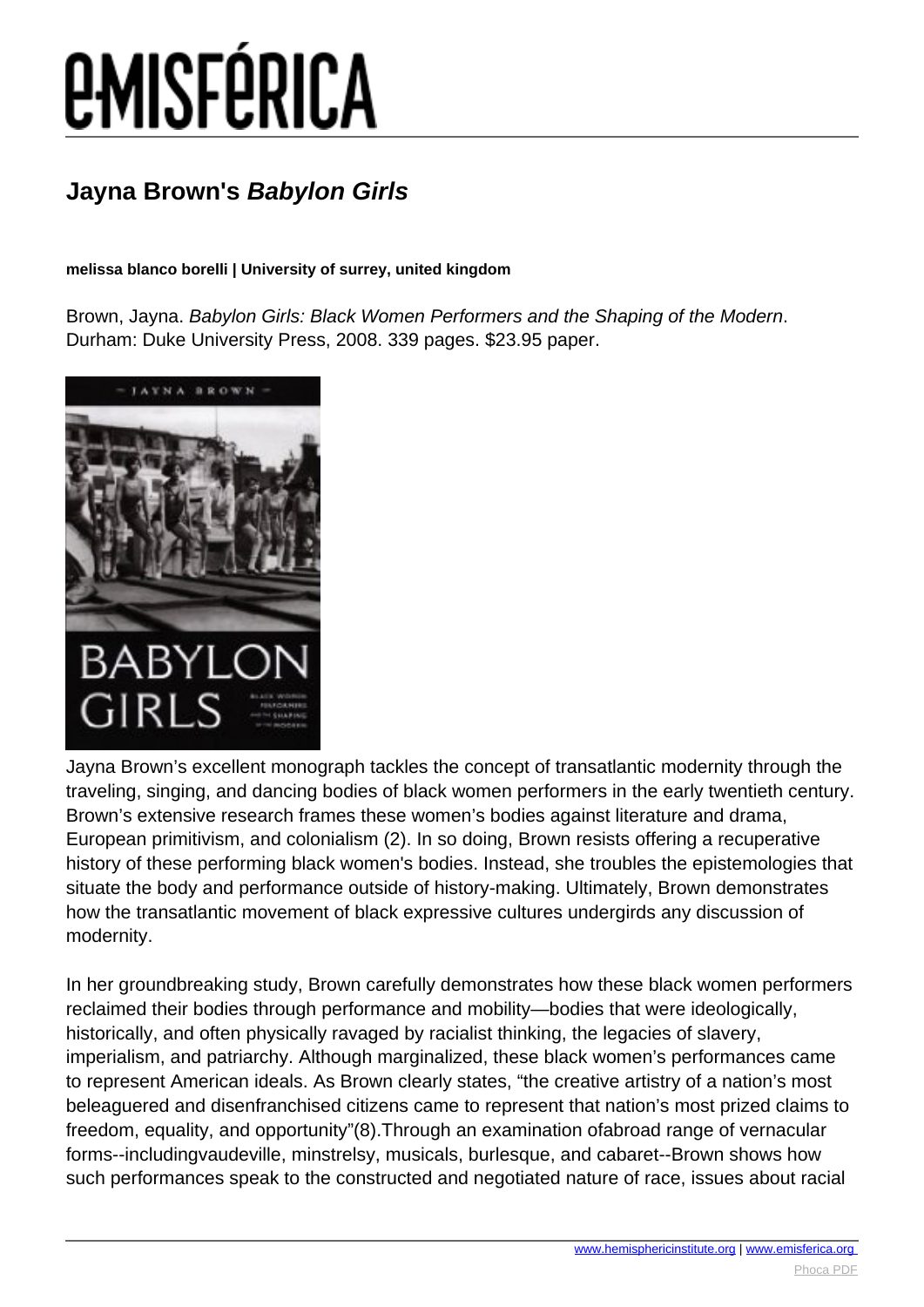## *<u>EMISFÉRICA</u>*

or cultural authenticity, subjectivity, and individual agency. Within the book's pages lie the performances and transnational choreographies of Ada Overton Walker, Florence Mills, Josephine Baker, Valaida Snow, Belle Davis, Ida Forsyne and other women whose workarticulated ways to consider how subjectivity is inextricably linked to raced and gendered embodied experiences.

Brown's book reads as a cultural history, each chapter providing a detailed glimpse into these rich performance moments and the bodies enlivening them. I say glimpse, because the author herself admits to not providing "linear, complete, and seamless biographies" in order to allow for more scholarly work to be done, not only on these performers but "on performance, dance, and racialized bodies in resistance to oppressive social regimes"(1). The ensuing chapters offer nuanced, thorough and robust histories, biographies, performances, and critical analyses. Babylon Girls works interdisciplinarily, moving through literature, history, performance studies, black feminism, and critical race theory to render these black bodies as modern subjects.

Chapter one examines the traveling picaninny choruses where many of the black performers of the early twentieth century started their careers. Brown provides a genealogy of the picaninny from the plantation tocultural imaginaries in the United States, Europe and Russia, and to their representations on these respective stages. Brown engages with the physicality of the dancing children to demonstrate how they mediated their experiences corporeally. Here, Brown furthers critical dance studies' claims that a moving, gesturing, and dancing body articulates and theorizes the socio-culturo-historical space in which it is situated. Chapter two investigates the most well known picaninny, the character of Topsy in Uncle Tom's Cabin, and the performances of Topsy made famous by Ida Forsyne at the Palace Theatre in London. Brown eloquently materializes Topsy as a resistant figure twisting concepts of time and hegemonic power. Topsy's inability to visibly express pain, but to keep dancing despite the oppression and violence committed onto her body, suggests a new way to conceive of black female resilience. Similarly, Topsy's improvisations that play with time assert her inability to be contained. As Brown claims, "Topsy signifies an anarchic moment in which the working black woman transforms herself in the space of labor, reclaims her body in the place of work" (91). Chapter three takes the reader to the Creole shows of the late nineteenth centuries where light-skinned black women engaged in performances of race and gender within a libidinal economy that rendered them as desirable objects of colonialism and empire. Brown, however,complicates the spectacularity of these women by considering how their shows "celebrated and called into question the boundaries between colonies and metropole and drew parallels between geographies of imperial annexation and the sexualized, racialized zoning of city spaces" (95).

Chapters four, five, and six deal with social dances: the cakewalk, burlesque, chorus line dancing, and veil dancing. Herein we learn about the Charleston dance lessons Ethel Williams gave to Irene Castle; the rooftop dance parties of a modernizing New York City;